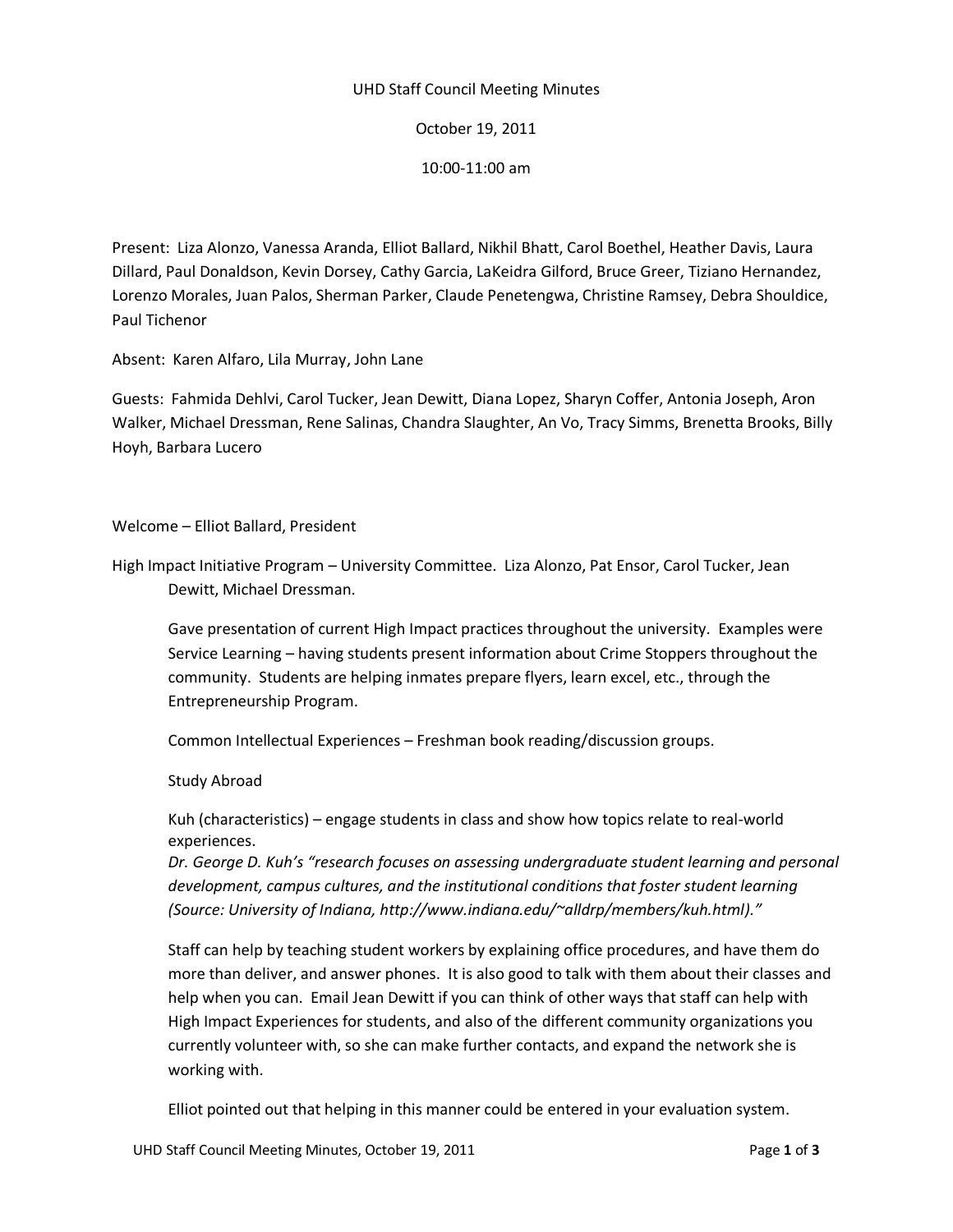Edge Award – Tiziano Hernandez – 1 app was received for October, and all were in favor of awarding.

#### Treasurer Report – Vanessa Aranda –

Edge Award balance:\$4,097; Book Scholarship Balance: \$2,498; DOE - \$1354 + \$855 rollover.

Committee Sign-ups – Tiziano Hernandez – sign-up sheets were put on the table, everyone was encouraged to sign up for 1 or more committees. Any staff can sign up for a committee, they don't have to be a staff council member. Committees were assigned a member to call a meeting to elect a Chair.

# Upcoming Events:

House of Tiny Treasures – Halloween, Oct 27, 4:30-6; setup began at 2. Also, Paulette Purdy was in the Skyline in reference to Tiny Treasures.

Everyone is encouraged to attend Faculty Senate Meetings. The dates and times of their meetings are posted on their website.

Website: Minh Lam in Employment Services has agreed to help with our website. He has updated the calendar.

Other: Staff Council shirts were discussed, and bids are being collected to see if this will be a possibility.

Guest speakers – everyone voted that they would like to have a monthly guest speaker to talk about various things happening in the university. Example – Mary Cook would like to speak with us about My Safe Campus.

### President's Report:

UHD Executive Committee – Elliot Ballard:

Marketing/Recruiting – Diane Summers from Advancement feels that staff are great marketing tools. We have a new MBA program that starts in January 2012. This is one of many master's programs that UHD offers. New billboards, flyers and mailouts have been created/sent to promote all.

This Fall we have only had a 1.6% increase in student enrollment. 30% of the university's income is from the state, 60% is from student tuition and fees, 10% from other sources. The state's contribution is only going to decrease, so the enrollment has to increase.